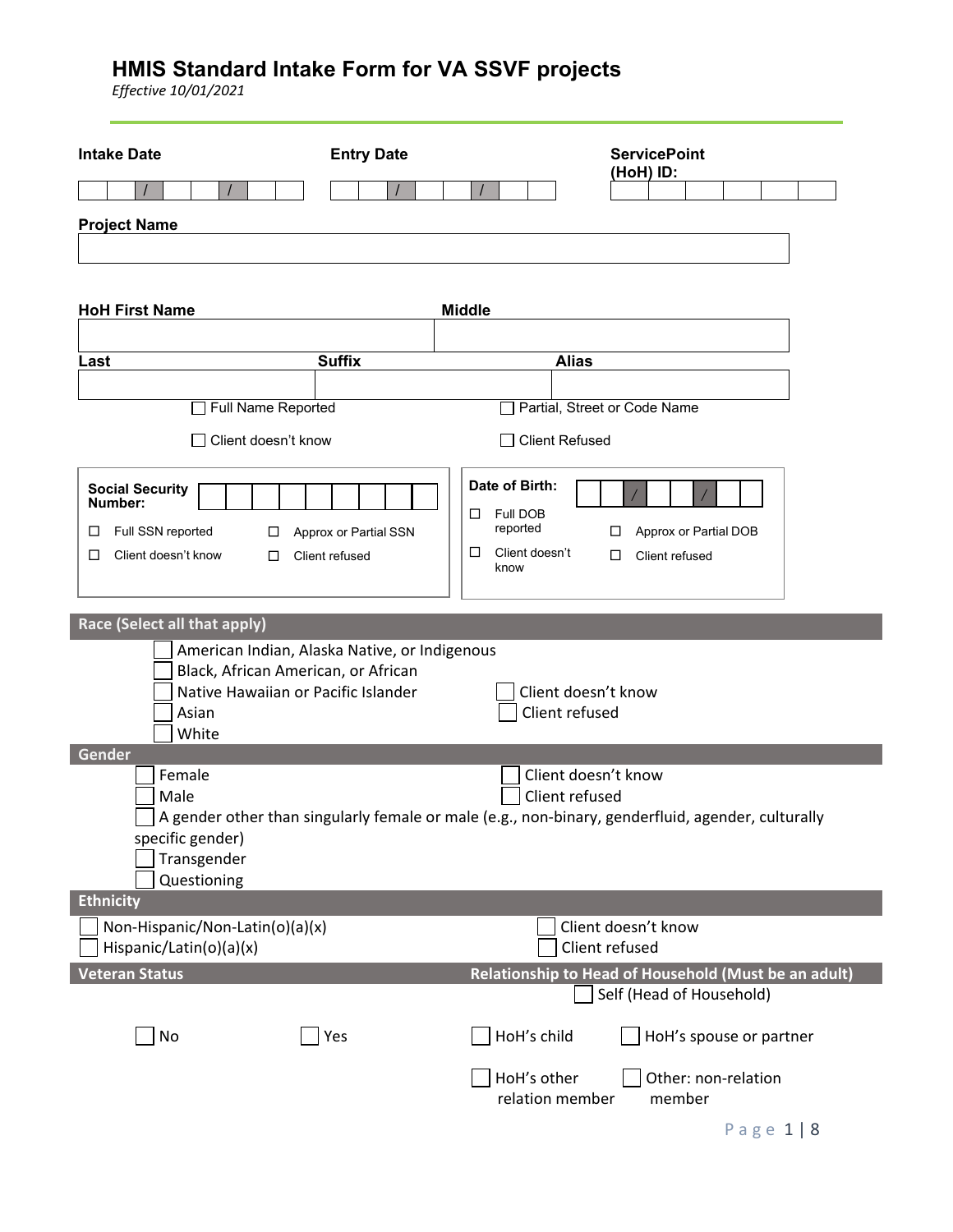| <b>Housing Move-in Date</b>                                                    |
|--------------------------------------------------------------------------------|
| Based on the housing move-in date above, what county was the client housed in? |
|                                                                                |
| <b>Unit Address</b>                                                            |
|                                                                                |
| <b>Unit City</b>                                                               |
|                                                                                |
| <b>Unit Zip</b>                                                                |
|                                                                                |
| Number of bedrooms in unit                                                     |
|                                                                                |
| Number of people in unit                                                       |
|                                                                                |

| <b>Health Insurance</b>                   |                                          |
|-------------------------------------------|------------------------------------------|
| No                                        | Client doesn't know                      |
| Yes (identify source below)               | Client                                   |
| Source                                    |                                          |
| Medicaid                                  | Medicare                                 |
| State Children's Health Insurance (KCHIP) | <b>VA Medical Services</b>               |
| <b>Employer-Provided Health Insurance</b> | Health Insurance obtained through COBRA  |
| Private Pay Health Insurance              | <b>State Health Insurance for Adults</b> |
| Indian Health Services Program            | Other:                                   |
|                                           |                                          |

| <b>Disability</b>                                                                                                              |                              |                      |                                              |                                        |                                                                                                        |                 |
|--------------------------------------------------------------------------------------------------------------------------------|------------------------------|----------------------|----------------------------------------------|----------------------------------------|--------------------------------------------------------------------------------------------------------|-----------------|
| Do you have a physical, mental or emotional Impairment, a post-traumatic stress disorder, or brain injury;                     |                              |                      |                                              |                                        |                                                                                                        |                 |
| No.                                                                                                                            | Yes (indicate type(s) below) |                      |                                              | □ Client doesn't know                  | a development disability, HIV/AIDS, or a diagnosable substance abuse problem?<br>$\Box$ Client refused |                 |
|                                                                                                                                |                              |                      |                                              |                                        |                                                                                                        |                 |
|                                                                                                                                | <b>Physical</b>              | <b>Mental Health</b> | <b>Chronic</b><br><b>Health</b><br>Condition | Alcohol<br>$\Box$ Drugs<br>$\Box$ Both | Developmental                                                                                          | <b>HIV/AIDS</b> |
| Expected to be of long-<br>continued and indefinite<br>duration and substantially<br>impairs ability to live<br>independently: | Yes<br>⊔<br>П<br>No          | Yes<br>$\Box$<br>No. | Yes<br>$\sim$<br>No                          | Yes<br>$\Box$<br>П<br>No.              | Yes<br>No                                                                                              | Yes<br>No       |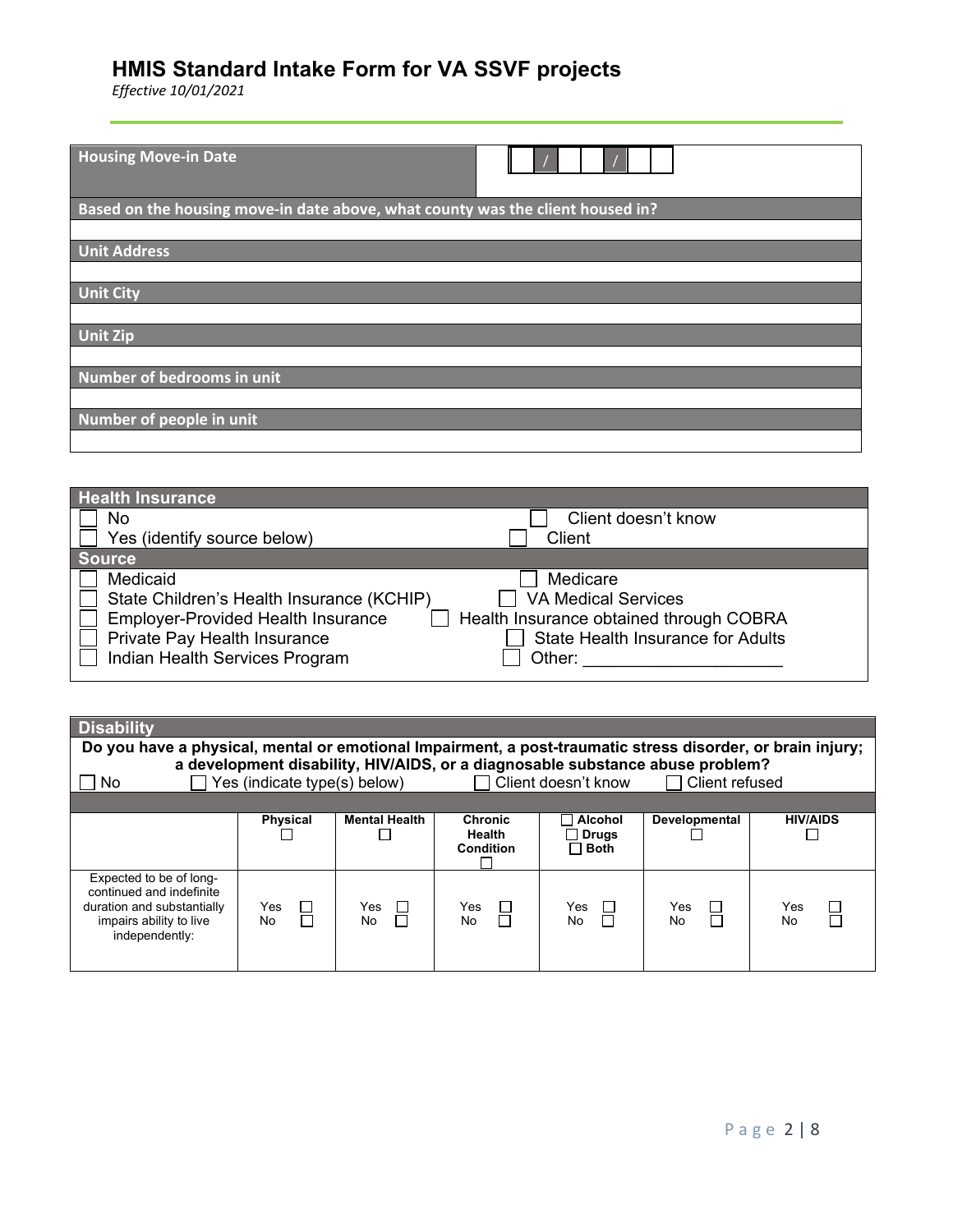| <b>Income</b>                                       |                |  |
|-----------------------------------------------------|----------------|--|
| Yes (identify source and amounts)<br>No/None at all |                |  |
| Client refused<br>Client doesn't know               |                |  |
| <b>Source</b>                                       | <b>Amount:</b> |  |
| Earned income (i.e., employment income)             | \$<br>00       |  |
| Unemployment Insurance                              | \$<br>00       |  |
| Supplemental Security Income (SSI)                  | \$<br>00       |  |
| Social Security Disability Income (SSDI)            | \$<br>00       |  |
| Retirement Income from Social Security              | \$<br>00       |  |
| VA Service-Connected Disability Compensation        | \$<br>00       |  |
| VA Non-Service-Connected Disability Pension         | \$<br>00       |  |
| <b>Worker's Compensation</b>                        | \$<br>00       |  |
| Temporary Assistance for Needy Families (TANF)      | \$<br>00       |  |
| General Assistance (GA)                             | \$<br>00       |  |
| Private disability Insurance                        | \$<br>00       |  |
| Pension or retirement income from a former job      | \$<br>00       |  |
| Child Support                                       | \$<br>00       |  |
| Alimony or other spousal support                    | \$<br>00       |  |
| Other source:                                       | 00             |  |
| <b>Total Monthly Income:</b>                        |                |  |

| <b>Non-Cash Benefits</b>                                                       |                             |
|--------------------------------------------------------------------------------|-----------------------------|
| No/None at all                                                                 | Yes (Identify source below) |
| Client doesn't know                                                            | Client refused              |
| <b>Source</b>                                                                  |                             |
| Supplemental Nutrition Assistance Program (SNAP)                               |                             |
| Special Supplemental, Nutrition Program for Women, Infants, and Children (WIC) |                             |
| <b>TANF Child Care services</b>                                                |                             |
| <b>TANF</b> transportation services                                            |                             |
| Other TANF-funded services                                                     |                             |
| Other:                                                                         |                             |

| <b>Client's Prior Living Situation - Prior to Project Entry</b> |                                                          |                                                                                                                |                                |  |
|-----------------------------------------------------------------|----------------------------------------------------------|----------------------------------------------------------------------------------------------------------------|--------------------------------|--|
|                                                                 |                                                          | (Select one Living Situation and <b>answer the corresponding questions in the order in which they appear</b> ) |                                |  |
| <b>Literally Homeless Situation</b>                             | <b>Institutional Situation</b>                           | <b>Transitional/Permanent Housing</b>                                                                          |                                |  |
|                                                                 |                                                          | <b>Situation</b>                                                                                               | <b>Other</b>                   |  |
| Place not meant for habitation<br>$\perp$                       | Foster care home or                                      | Residential project or halfway house with no                                                                   |                                |  |
| (e.g. a vehicle, abandoned building,                            | foster group home                                        | homeless criteria                                                                                              |                                |  |
| bus/train/subway station, airport,                              |                                                          | $\Box$ Hotel or motel paid for without emergency                                                               |                                |  |
| anywhere outside).                                              | Hospital or other<br>$\Box$                              | shelter voucher                                                                                                |                                |  |
|                                                                 | residential non-psychiatric                              | $\Box$ Transitional housing for homeless persons                                                               | Client doesn't<br>$\mathsf{L}$ |  |
| Emergency shelter, including hotel<br>$\perp$                   | medical facility                                         | (including homeless youth)                                                                                     | know                           |  |
| or motel paid for with emergency<br>shelter voucher             |                                                          | $\Box$ Host Home (non-crisis)<br>Staying or living in a friend's room, apartment or                            | Client refused<br>П            |  |
|                                                                 | Jail, prison or juvenile<br>$\Box$<br>detention facility | house                                                                                                          |                                |  |
| Safe Haven<br>$\perp$                                           |                                                          | $\Box$ Staying or living in a family member's room,                                                            |                                |  |
|                                                                 | $\Box$ Long-term care facility or                        | apartment or house                                                                                             |                                |  |
|                                                                 | nursing home                                             | $\Box$ Rental by client, with GPD TIP housing                                                                  |                                |  |
|                                                                 |                                                          | subsidy                                                                                                        |                                |  |
|                                                                 | $\Box$ Psychiatric hospital or                           | $\Box$ Rental by client, with VASH housing subsidy                                                             |                                |  |
|                                                                 | other psychiatric facility                               | $\Box$ Permanent housing (other than RRH) for                                                                  |                                |  |
|                                                                 |                                                          | formerly homeless persons                                                                                      |                                |  |
|                                                                 | $\Box$ Substance abuse                                   | $\Box$ Rental by client, with RRH or equivalent                                                                |                                |  |
|                                                                 | treatment facility or detox                              | subsidy                                                                                                        |                                |  |
|                                                                 | center                                                   |                                                                                                                |                                |  |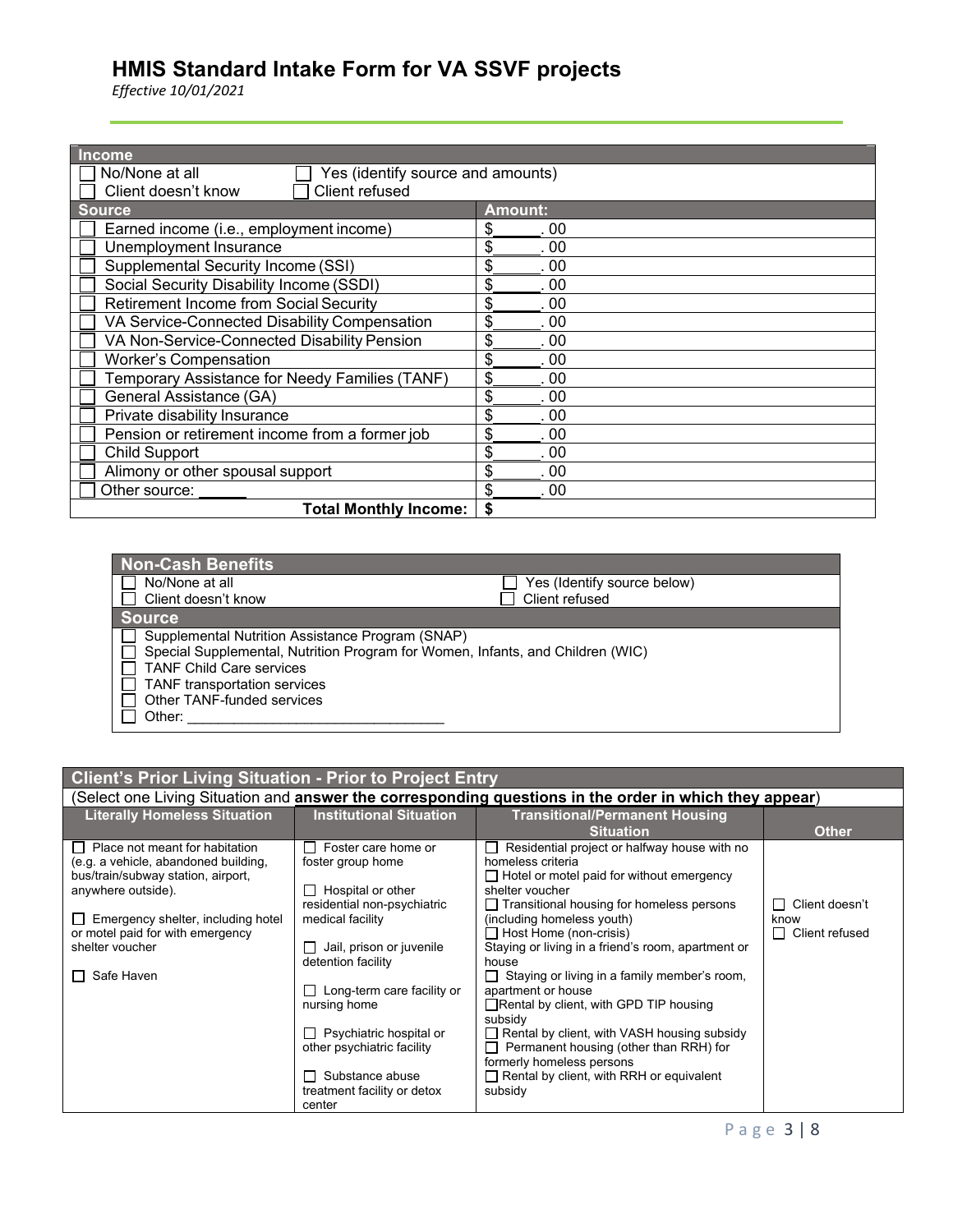| Length of Stay in Prior Living<br>Situation (i.e. the literally homeless<br>situation identified above)?<br>One night or less<br>Two to six nights<br>One week or more but less than<br>П<br>one month<br>One month or more but less than<br>$\Box$<br>90 days<br>$\Box$ 90 days or more but less than one<br>year<br>One year or longer<br>П. | Length of Stay in Prior<br>Living Situation (i.e. the<br>institutional situation<br>identified above)?<br>One night or less<br>ΙI<br>Two to six nights<br>$\mathsf{L}$<br>One week or more but<br>Ш<br>less than one month<br>$\Box$ One month or more but<br>less than 90 days<br>$\Box$ 90 days or more but less<br>than one year<br>$\Box$ One year or longer<br>Did you stay in the<br>institutional situation less<br>than 90 days?<br>$\Box$ Yes (If YES – Complete<br>SECTION III)<br>$\Box$ No (If NO - End<br>Homeless History Interview) | Rental by client, with HCV voucher (tenant or<br>project based)<br>$\Box$ Rental by client in a public housing unit<br>$\Box$ Rental by client, no ongoing housing subsidy<br>□Rental by client with other ongoing housing<br>subsidy<br>$\Box$ Owned by client, with ongoing housing<br>subsidy<br>$\Box$ Owned by client, no ongoing housing<br>subsidy<br>Length of Stay in Prior Living Situation (i.e.<br>the housing situation identified above)<br>One night or less<br>Two to six nights<br>One week or more but less than one month<br>П<br>One month or more but less than 90 days<br>90 days or more but less than one year<br>$\Box$<br>One year or longer<br>$\Box$<br>Did you stay in the housing situation less<br>than 7 nights?<br>Yes (If YES - Complete SECTION III)<br>$\Box$ No (If NO – End Homeless History Interview) | $\Box$ Client doesn't<br>know<br>$\Box$ Client refused |
|------------------------------------------------------------------------------------------------------------------------------------------------------------------------------------------------------------------------------------------------------------------------------------------------------------------------------------------------|----------------------------------------------------------------------------------------------------------------------------------------------------------------------------------------------------------------------------------------------------------------------------------------------------------------------------------------------------------------------------------------------------------------------------------------------------------------------------------------------------------------------------------------------------|-----------------------------------------------------------------------------------------------------------------------------------------------------------------------------------------------------------------------------------------------------------------------------------------------------------------------------------------------------------------------------------------------------------------------------------------------------------------------------------------------------------------------------------------------------------------------------------------------------------------------------------------------------------------------------------------------------------------------------------------------------------------------------------------------------------------------------------------------|--------------------------------------------------------|
| $\Box$ N/A<br>(Complete SECTION IV Below)                                                                                                                                                                                                                                                                                                      | On the night before<br>entering the institutional<br>situation did you stay on<br>the streets, in emergency<br>shelter or a safe haven?<br>$\Box$ Yes (If YES – Complete<br>SECTION IV)<br>$\Box$ No (If NO - End<br>Homeless History Interview)                                                                                                                                                                                                                                                                                                   | On the night before entering the housing<br>situation did you stay on the streets, in<br>emergency shelter or a safe haven?<br>$\Box$ Yes (If YES – Complete SECTION IV)<br>$\Box$ No (If NO – End Homeless History Interview)                                                                                                                                                                                                                                                                                                                                                                                                                                                                                                                                                                                                                | $\Box$ Client doesn't<br>know<br>$\Box$ Client refused |

| On the night before your previous stay, was that on the streets, in an<br>Emergency Shelter, or Safe Haven?<br>$\Box$ No<br>7 Yes                                                                       | Approximate start of homelessness:                                                                    |  |
|---------------------------------------------------------------------------------------------------------------------------------------------------------------------------------------------------------|-------------------------------------------------------------------------------------------------------|--|
| Total number of times homeless on the street, in ES, or SH in the past<br>three years<br>П.<br>One time<br>$\Box$ Two times<br>Three times<br>Client doesn't know<br>Client refused<br>П.<br>Four times | Total number of months homeless on the street, in emergency shelter,<br>or SH in the past three years |  |

| <b>Domestic Violence</b>                                                       |                        |                |
|--------------------------------------------------------------------------------|------------------------|----------------|
| Are you, or have you been a survivor of domestic or intimate partner violence? |                        |                |
| Yes<br>$\Box$ No                                                               | Client doesn't know    | Client refused |
| If YES, how long ago did you have this experience?                             |                        |                |
| Within the past 3 months                                                       | year ago or more       |                |
| 3 to 6 months ago                                                              | 6 months to 1 year ago |                |
| Client doesn't know                                                            | Client refused         |                |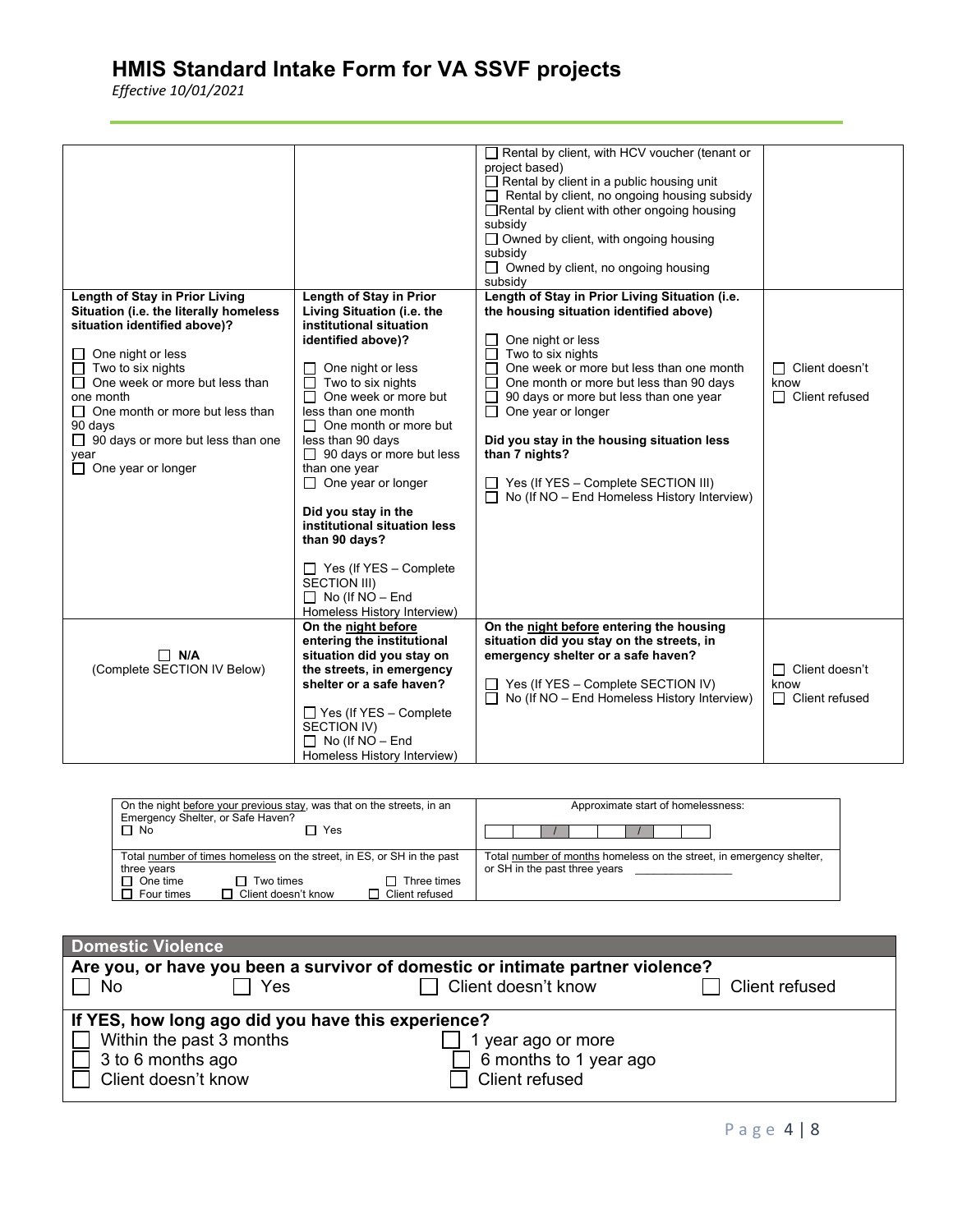| If Yes, are you currently fleeing? |                |
|------------------------------------|----------------|
| No                                 | Yes            |
| Client doesn't know                | Client refused |

| In the last 2 years, have you lived anywhere     | No<br>Yes                             |
|--------------------------------------------------|---------------------------------------|
| other than this county/community?                | Client doesn't know<br>Client refused |
| Where did you move from?                         | A different Kentucky County           |
|                                                  | Another part of the US                |
|                                                  | Other                                 |
| If a different Kentucky County, please specify:  |                                       |
|                                                  |                                       |
| If Another part of the US, please specify state: |                                       |
|                                                  |                                       |
| If other location, please specify:               |                                       |
|                                                  |                                       |
| Did you have housing when you came to this       | Yes<br>No.                            |
| county/community?                                | Client doesn't know<br>Client refused |
| What is the primary reason you came to this      | Access to service and resources       |
| county/community?                                | Fleeing an abusive situation          |
|                                                  | <b>Job Opportunities</b>              |
|                                                  | Other                                 |
|                                                  | Client refused                        |

| <b>SOAR Connection</b>         |                                                              |                                       |                          |
|--------------------------------|--------------------------------------------------------------|---------------------------------------|--------------------------|
|                                |                                                              | <b>Connection with SOAR</b>           |                          |
|                                | No<br>Client doesn't know                                    | Yes<br>Client refused                 |                          |
|                                |                                                              |                                       |                          |
|                                |                                                              |                                       |                          |
|                                |                                                              |                                       |                          |
| <b>Education</b>               |                                                              |                                       |                          |
|                                | What is the highest level of school that you have completed? |                                       |                          |
| Less than Grade 5              | Grade 5-6                                                    | Grades 7-8                            | Grades 9-11              |
| Grade 12                       | School program does not                                      |                                       |                          |
| $\overline{\phantom{a}}$       | have grade levels                                            | <b>GED</b>                            | Some college             |
| Associate degree               | Bachelor's degree                                            | Graduate degree                       | Vocational certification |
| Client doesn't know            | Client refused                                               |                                       |                          |
|                                |                                                              |                                       |                          |
| <b>Veteran Information</b>     |                                                              |                                       |                          |
| Year entered military service: |                                                              | Year separated from military service: |                          |
| World War II                   |                                                              | No<br>Yes                             | Client refused           |
|                                |                                                              |                                       | Page $5 8$               |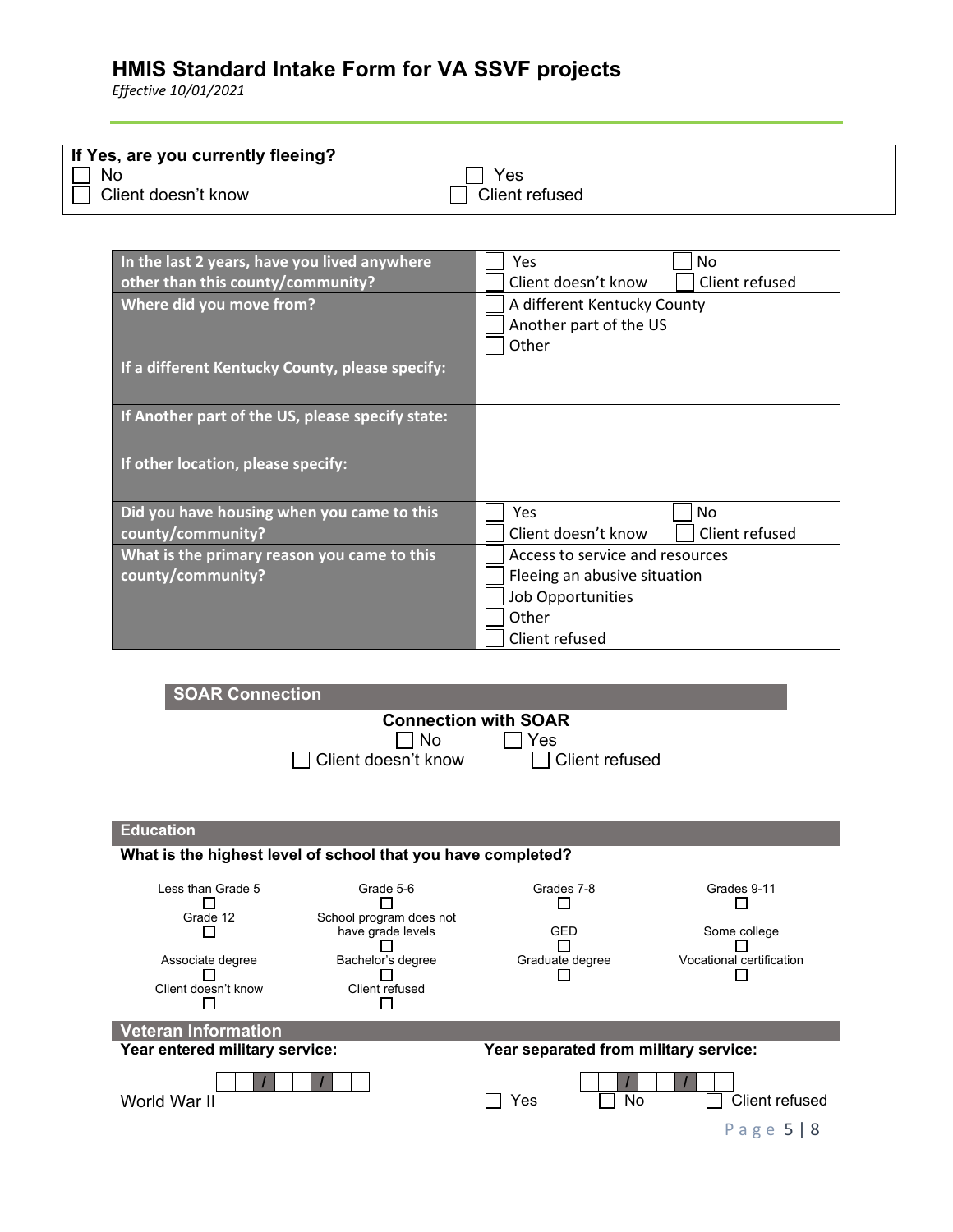| Korean War                                                  | Yes                                                                                                         | <b>No</b>                                                                   | Client refused                               |
|-------------------------------------------------------------|-------------------------------------------------------------------------------------------------------------|-----------------------------------------------------------------------------|----------------------------------------------|
| Vietnam War                                                 | Yes                                                                                                         | No                                                                          | Client refused                               |
| Persian Gulf War                                            | Yes                                                                                                         | No                                                                          | Client refused                               |
| Afghanistan                                                 | Yes                                                                                                         | No                                                                          | Client refused                               |
| Iraq Freedom                                                | Yes                                                                                                         | No                                                                          | Client refused                               |
| Iraq Dawn                                                   | Yes                                                                                                         | No<br>$\mathsf{L}$                                                          | Client refused                               |
| Other Peace-keeping Operations or Military<br>Interventions | Yes                                                                                                         | No                                                                          | Client refused                               |
| <b>Branch of the Military</b>                               | Army<br><b>Marines</b><br>Client doesn't know<br>Data not collected                                         | Air Force                                                                   | Navy<br><b>Coast Guard</b><br>Client refused |
| <b>Discharge Status</b>                                     | Honorable<br><b>Bad Conduct</b><br>Dishonorable<br>Uncharacterized<br>Client doesn't know<br>Client refused | General under honorable conditions<br>Under other than honorable conditions | Data not collected                           |
| <b>Percentage of AMI</b>                                    | Less than 30%<br>Greater than 50%                                                                           |                                                                             | 30% to 50%                                   |

| <b>Client's Residence/Last Permanent Address</b> |                  |      |
|--------------------------------------------------|------------------|------|
| <b>Start Date:</b>                               | <b>End Date:</b> |      |
|                                                  |                  |      |
| <b>Client's Street Address:</b>                  |                  |      |
| <b>Client's Apartment Number:</b>                |                  |      |
| <b>County of Residence:</b>                      |                  |      |
| <b>Client's City:</b>                            | State:           | Zip: |
| <b>Home Phone Number:</b>                        |                  |      |

| <b>Employed?</b>           |                                         |
|----------------------------|-----------------------------------------|
|                            | l No<br>Yes                             |
|                            | Client doesn't know<br>l Client refused |
| If yes, Type of Employment |                                         |
| Full-Time                  | Seasonal/sporadic (including day labor) |
| Part-Time                  | Data not collected                      |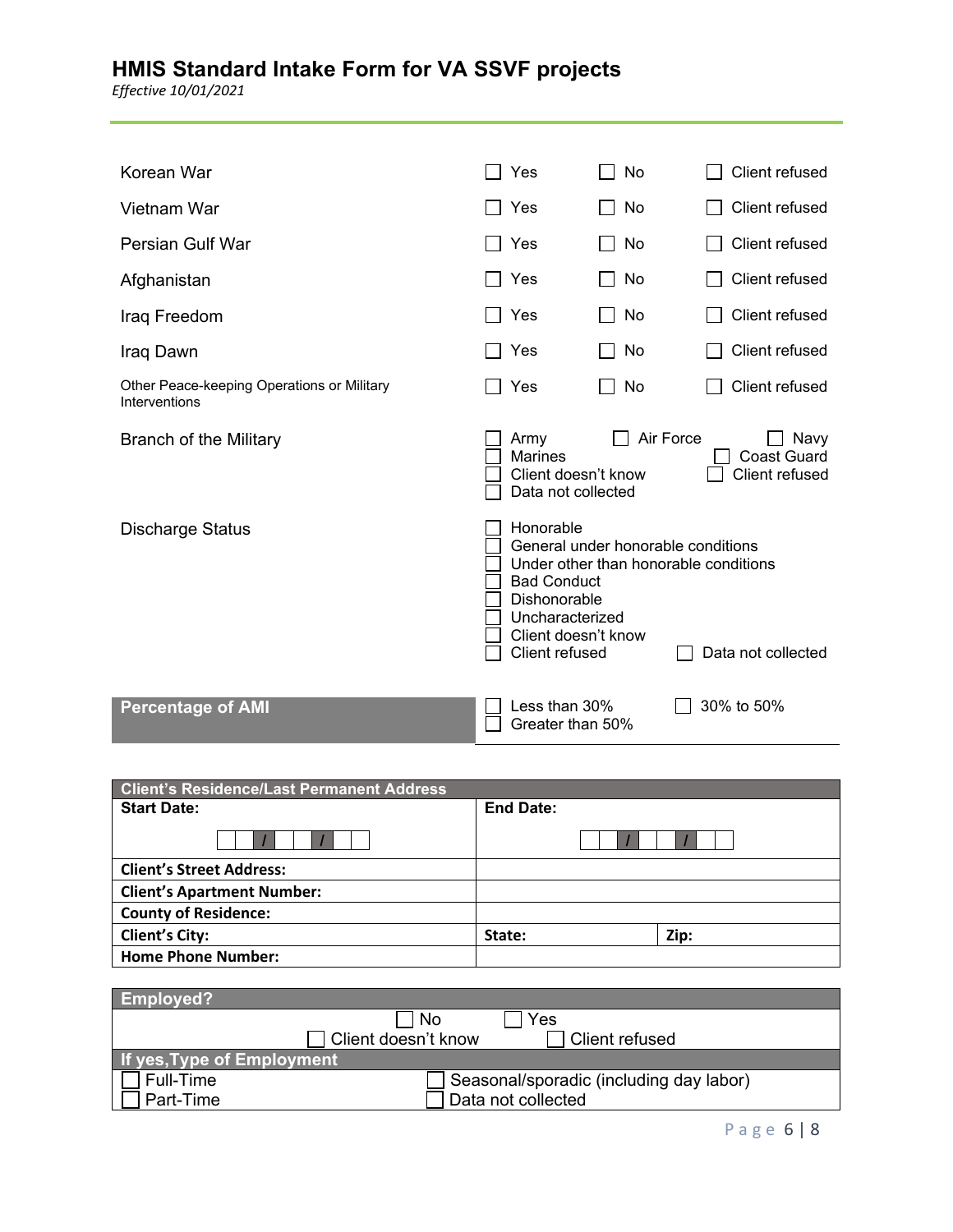| In No, Why not Employed               |                             |
|---------------------------------------|-----------------------------|
| $\sqrt{\phantom{a}}$ Looking for work | $\Box$ Not looking for work |
| Unable to work                        | Data not collected          |

| <b>VAMC Station Number</b>                                                                                                                                |                                                                                                                                                |
|-----------------------------------------------------------------------------------------------------------------------------------------------------------|------------------------------------------------------------------------------------------------------------------------------------------------|
| <b>SSVF HP Targeting Criteria</b>                                                                                                                         |                                                                                                                                                |
| Is Homelessness Prevention targeting screener<br>required?                                                                                                | Yes<br>No                                                                                                                                      |
| Current housing loss expected within                                                                                                                      | $\overline{)}$ 7-13 days<br>14-21 days<br>0-6 days<br>More than 21 days                                                                        |
| Current household income                                                                                                                                  | 0-14% of Area Median Income<br>15-30% of AMI for household size<br>More than 30% of AMI for household size                                     |
| History of literal homelessness<br>(street/shelter/transitional housing) (any adult)                                                                      | Most recent episode occurred in the last year<br>Most recent episode occurred more than one<br>year ago<br>None                                |
| Head of Household is not a current leaseholder                                                                                                            | Yes<br>No                                                                                                                                      |
| Head of House (HoH) never been a leaseholder                                                                                                              | Yes<br>No                                                                                                                                      |
| Currently at risk of losing a tenant-based housing<br>subsidy or housing in a subsidized building or unit<br>(household)                                  | Yes<br>No                                                                                                                                      |
| Rental Evictions within the past 7 years (any adult)                                                                                                      | No prior rental evictions<br>1 prior rental eviction<br>2 or more rental evictions                                                             |
| History of Literal Homelessness<br>(street/shelter/transitional housing)                                                                                  | 4 or more times or total of at least 12 months in past<br>three years<br>2-3 times in past three years<br>1 time in past three years<br>None   |
| Criminal record for arson, drug dealing or manufacture<br>of felony offense against person or property (any adult)                                        | No<br>Yes                                                                                                                                      |
| Incarcerated as adult (any adult in the household)                                                                                                        | Not incarcerated<br>Incarcerated once<br>Incarcerated two or more times                                                                        |
| Registered sex offender (any household member)                                                                                                            | Yes<br>No                                                                                                                                      |
| Head of Household with disabling condition (physical<br>health, mental health, substance use) that directly<br>affects ability to secure/maintain housing | Yes<br>No                                                                                                                                      |
| Currently pregnant (any household member)                                                                                                                 | Yes<br>No                                                                                                                                      |
| Single parent with minor child(ren)                                                                                                                       | Yes<br>No                                                                                                                                      |
| Household includes one of more young children (age<br>six or under), or a child who requires significant care                                             | No<br>Youngest child is under one year<br>Youngest child is 1 to 6 years old and/or one<br>or more children (any age) require significant care |
| Household size of 5 or more requiring at least 3<br>bedrooms (due to age/gender mix)                                                                      | No<br>Yes                                                                                                                                      |